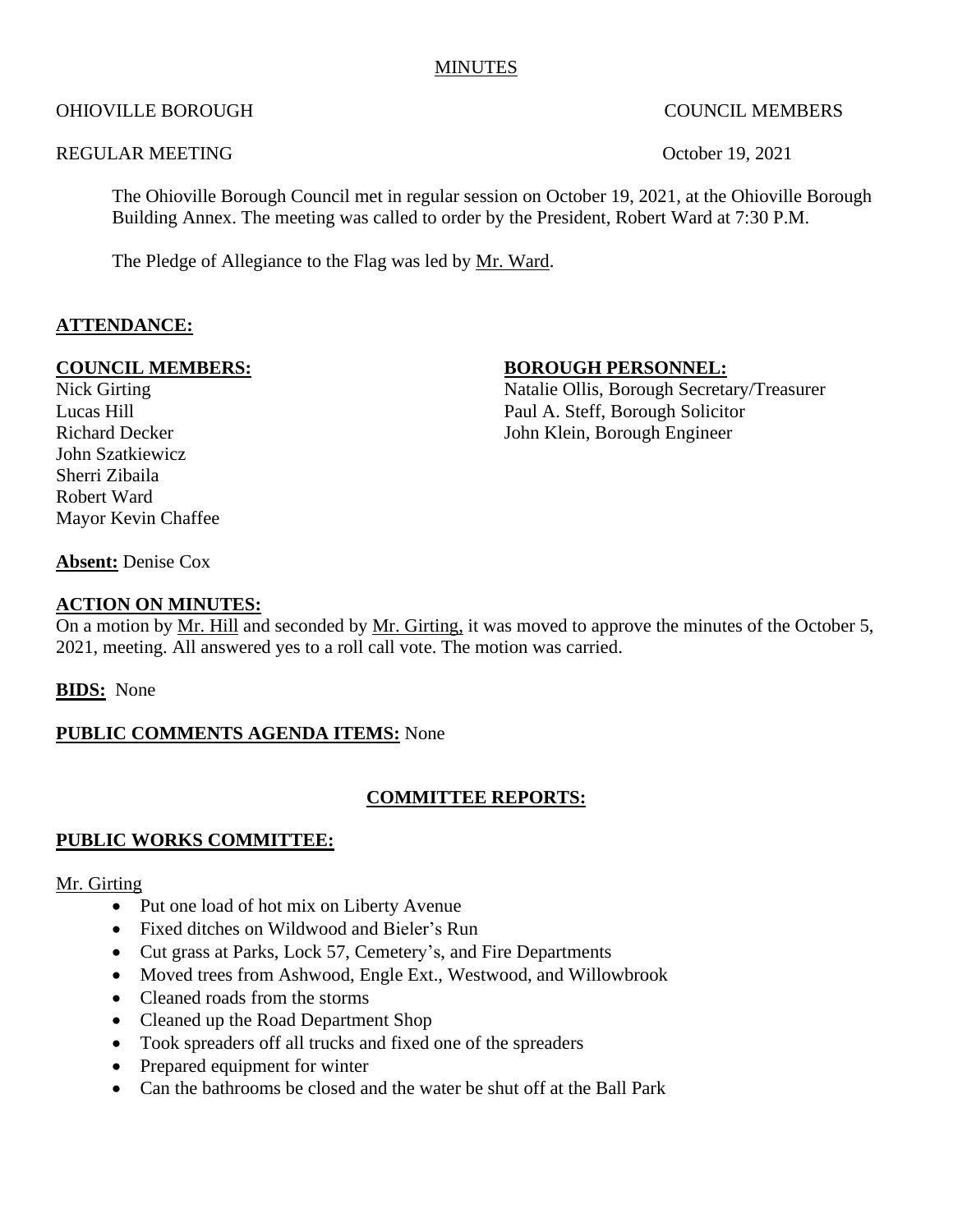Mr. Ward noted to close the Ball Park now and continue to watch the weather for removal of the docks at Lock 57. Mr. Girting called an executive session at 7:33 pm. Mr. Ward called meeting back in order at 7:43 pm.

On a motion by Mr. Girting and seconded by Mr. Ward, it was moved to amend the agenda to include the hiring of a Road Department worker. Mr. Girting noted the Borough put an ad out looking to hire a Road Department worker, applications were collected and interviews followed. All answered yes to a roll call vote. The motion was carried.

On a motion by Mr. Girting and seconded by Mr. Szatkiewicz, it was moved to hire Mark Summerville for a full-time position with the Road Department. All answered yes to a roll call vote. The motion was carried. Mr. Ward noted that Natalie will follow up with the hiring process with the new hire. Mr. Ward stated winter commodities will need checked upon and how much remaining room is available for salt. Leonard will need to call around for Anti-Skid material.

# **FINANCE / OFFICE COMMITTEE:**

Mr. Hill stated there is not a lot of change to the budget for 2022. A new account has been established for the monies received from The American Rescue Plan (ARP). The Finance committee will continue to work on the budget and look into the monies for Act 13 and The Cares Act. Mr. Chaffee stated the Fire Department and the Police Department will need to budget for new radios in the near future. Mr. Ward stated diesel fuel is a set rate and we only get charged for what we use. Mr. Hill will work with Natalie to create a spreadsheet for comparison from the past years with an added column for new budgeted items. Mr. Hill recommends having a discussion with your committee. The Finance Committee would like to meet at 7:00 pm at the next council meeting held Thursday November 4, 2021.

# **LEGISLATIVE COMMITTEE:**

Mr. Szatkiewicz - No report

## **PUBLIC UTILITIES COMMITTEE:**

Mr. Szatkiewicz noted that within the next six weeks a scheduled meeting will be held with the gas company to pass a petition for an extended infrastructure. The 4 lights still remain out at Lock 57.

# **PUBLIC SAFETY COMMITTEE:**

Fire Committee - No report

Police Committee – Mr. Ward stated the Police Department ammunition supply for next year in the amount of \$1,534.70 will need to be ordered from Markl Supply Company this year and will go on the 2022 budget. On a motion by Mr. Ward and seconded by Mr. Girting it was moved to purchase the ammunition in the amount of \$1,534.70. All answered yes to a roll call vote. The motion was carried.

# **RECREATION COMMITTEE:**

Mrs. Zibaila stated a motion was made on September 7, 2021, to accept the quote of \$10,000.00 for the electrical renovations at the Ballfields for the building and pavilion from Tech Electric. Tech Electric stated there would be an increase of \$1,400.00 due to the supply of materials.

On a motion by Mrs. Zibaila and seconded by Mr. Ward it was moved to resend the September 7, 2021, motion and to rebid in the spring. All answered yes to a roll call vote except Mr. Szatkiewicz who answered no. The motion was carried.

Mr. D'Egidio with the Fairview Grange spoke about upcoming events.

- Trunk or Treat will be held October 30, 2021, from 6-8 pm. No games will be provided in the grange. There will be judging for the scariest and most original cars decorated. No registration will be needed. Prizes will be awarded of cash and gift cards.
- Auctions will start back up in November and will be held every first and third Thursday of every month.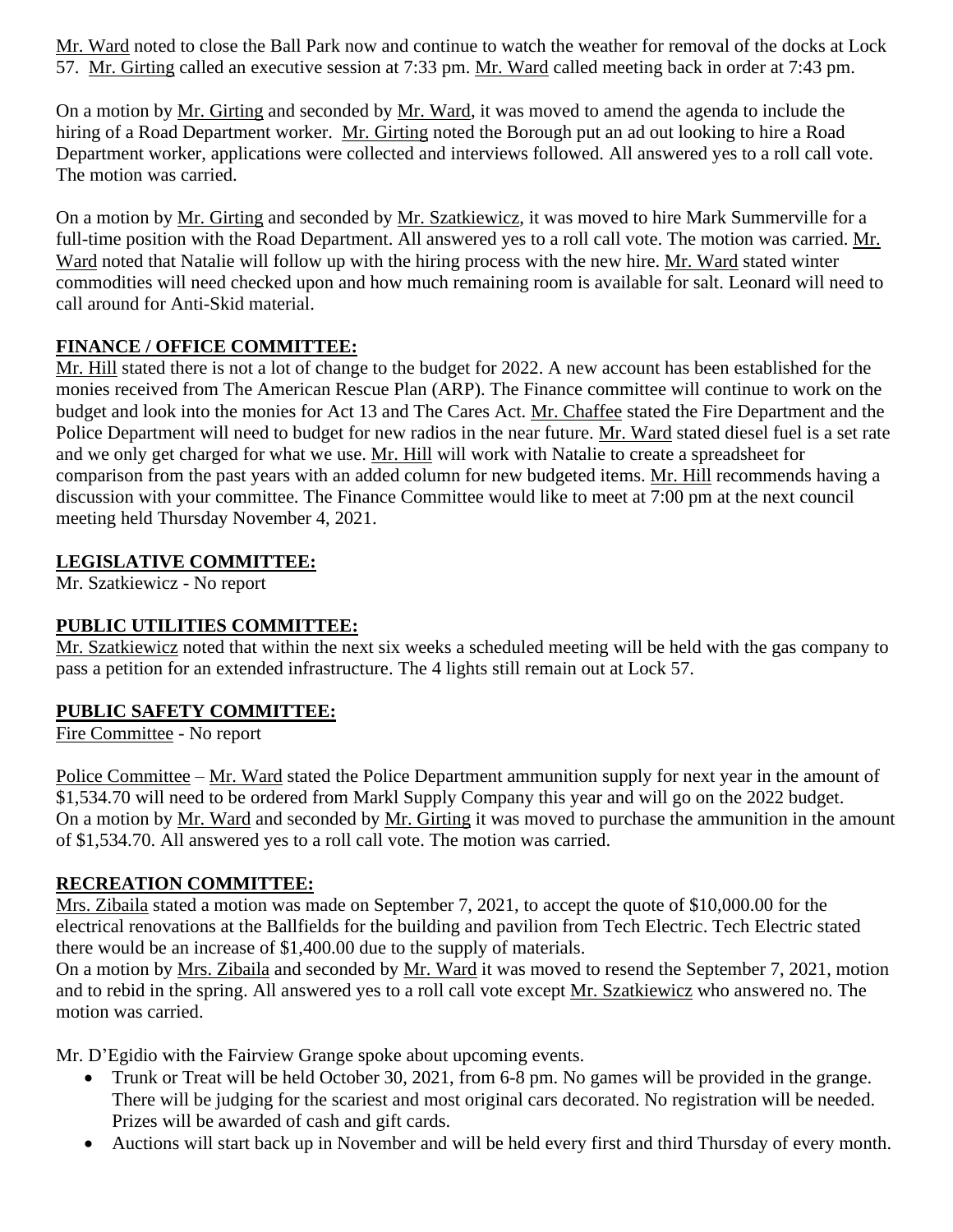- Saturday November 20, 2021, will be the Christmas Auction. Time TBD
- December 18, 2021, will be the Santa Parade. Time TBD
- House Lighting TBD
- Grange rentals are available for the building and pavilion with a fee of \$100.00 and a refundable cleaning deposit of \$25.00.

# **REPORTS OF OFFICERS**:

Mayor Chaffee - No report

Secretary - No Report

Treasurer - No Report

Planning Commission - Meeting will be held Wednesday November 3, 2021, at 7:30 pm.

Emergency Coordinator - No Report

Borough Solicitor – No report

Borough Engineer – No report

Sewage Enforcement Officer - No Report

Tax Collector - No Report

**UNFINISHED BUSINESS**: None

## **ACTION ON BILLS**:

Bill List #18 submitted for approval.

# **MOTION TO APPROVE SUBMITTED BILL LIST #18:**

On a motion by Mr. Hill and seconded by Mr. Girting it was moved to approve Bill List #18. All answered yes to a roll call vote. The motion was carried.

## **ORDINANCES OR RESOLUTIONS:** None

# **APPROVAL OF PLANS:** None

**COMMUNICATIONS:** None

## **ACTION ON COMMUNICATIONS:** None

## **AWARDING OF BIDS:** None

## **NEW BUSINESS:**

On a motion by Mr. Ward and seconded by Mr. Szatkiewicz it was moved to change the council meeting due to the election from Tuesday November 2, 2021, to Thursday November 4, 2021, at 7:30 pm. All answered yes to a roll call vote. The motion was carried.